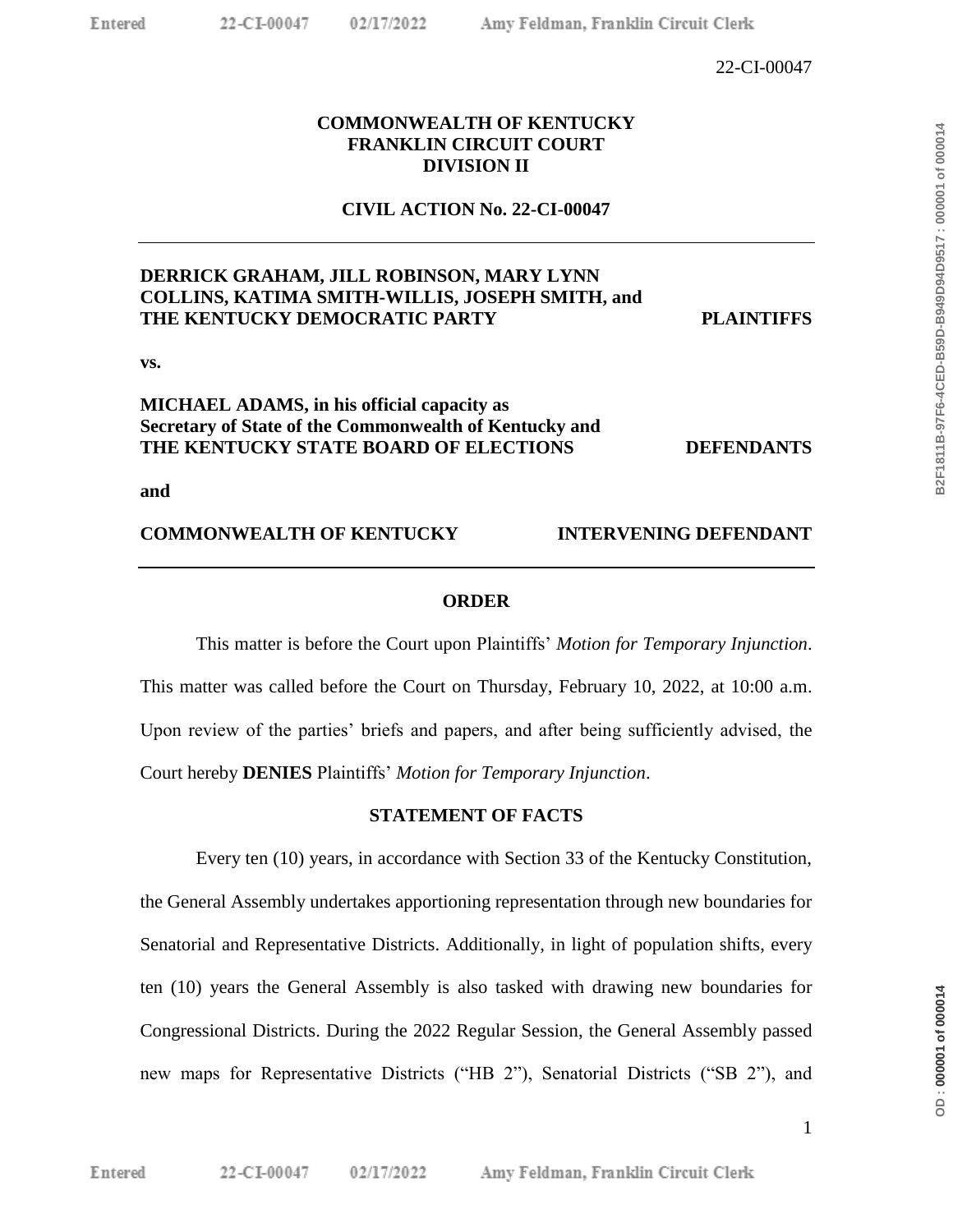#### 22-CI-00047

Congressional Districts ("SB 3") based on data from the 2020 Census. <sup>1</sup> The filing deadline for such offices is codified in KRS 118.165(2). However, on January 6, 2022, the General Assembly passed, and Governor Beshear signed into law, House Bill 172 ("HB 172), which extended the filing deadline to January 25, 2022.<sup>2</sup>

The General Assembly passed HB 2 on January 8, 2022, and it was then delivered to Governor Andy Besehar. On January 19, 2022, Governor Beshear exercised his constitutional authority and vetoed HB 2 opining that the redistricting plan is an unconstitutional political gerrymander, excessively splits counties, and dilutes the voices of certain minority communities. Veto Message, HB 2 (2022RS). The General Assembly overrode Governor Beshear's veto on January 20, 2022, and HB 2 became effective immediately due to the emergency clause contained within. Similarly, SB 3 was passed and delivered to Governor Beshear on January 8, 2022. On January 19, 2022, Governor Beshear exercised his constitutional authority and vetoed SB 3 claiming it was drafted without public input and is an unconstitutional political gerrymander noting that the First Congressional District uncharacteristically spans hundreds of miles from Fulton County to Franklin County. Veto Message, SB 3 (2022RS). The General Assembly overrode Governor Beshear's veto on January 20, 2022, and SB 3 became effective immediately due to the emergency clause contained within.

On January 20, 2022, Plaintiffs initiated this action against Secretary of State Michael G. Adams ("Secretary Adams") and the Kentucky State Board of Elections ("the

B2F1811B-97F6-4CED-B59D-B949D94D9517:000002 of 000014

<sup>&</sup>lt;sup>1</sup> Plaintiffs do not challenge the constitutionality of SB 2, however, the Court notes that SB 2 was passed and delivered to Governor Beshear on January 8, 2022. Governor Beshear failed to veto or sign SB 2, so SB 2 became law without Governor Beshear's signature and became effective immediately due to the emergency clause contained within.  $2$  Plaintiffs do not challenge HB 172.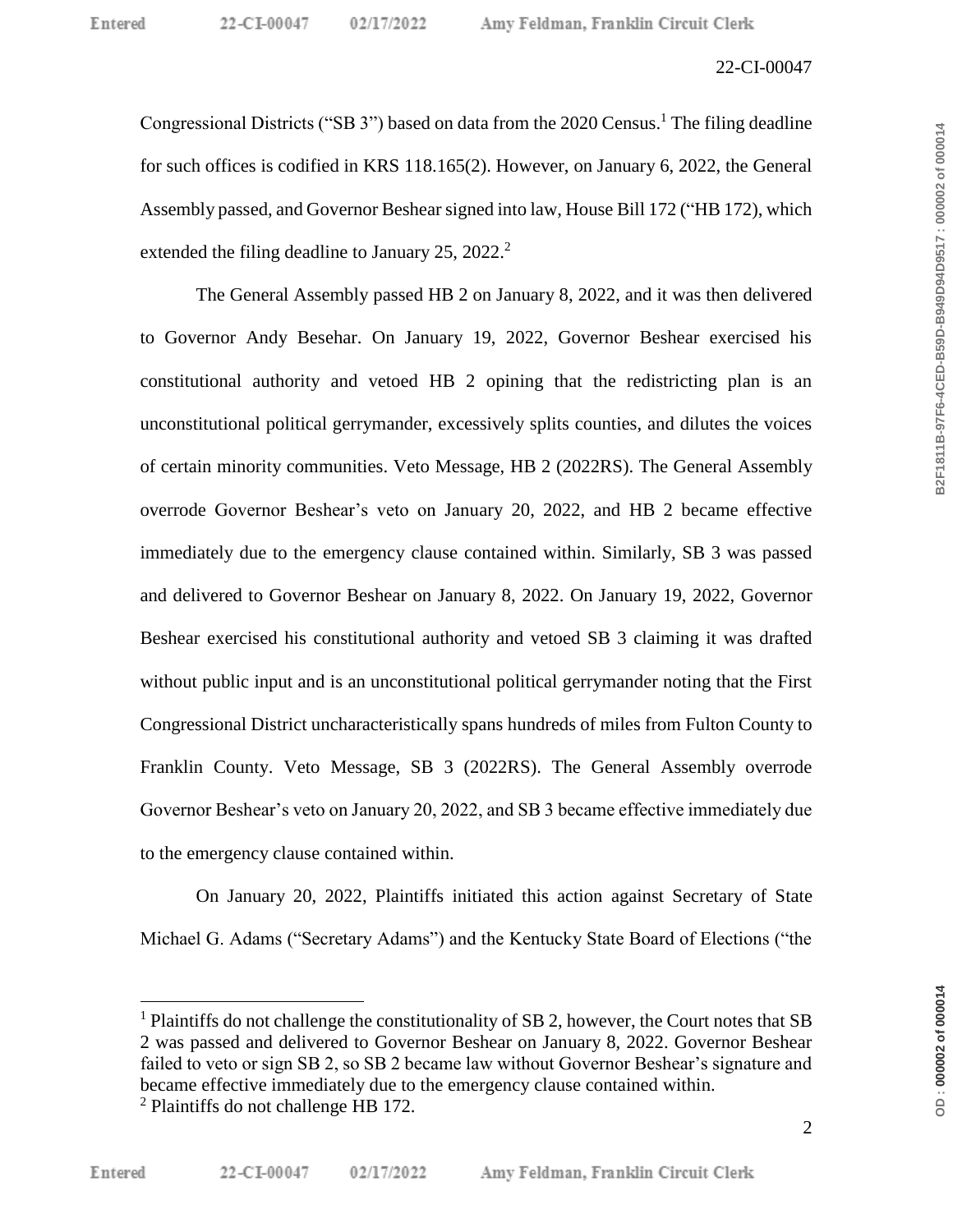SBE") to challenge the constitutionality of HB 2 and SB  $3.3$  With respect to HB 2, Plaintiffs allege that HB 2 violates Sections 1, 2, 3, 6, and 33 of the Kentucky Constitution. Plaintiffs state that HB 2 is the result of extreme partisan gerrymandering, which they believe is prohibited under Sections 1, 2, 3, and 6 of the Kentucky Constitution. Additionally, Plaintiffs contend that HB 2 violates Section 33 of the Kentucky Constitution because it excessively splits counties more times than necessary. With respect to SB 3, Plaintiffs assert that it also is the result of extreme partisan gerrymandering and violates Sections 1, 2, 3, and 6 of the Kentucky Constitution. On January 27, 2022, the Commonwealth of Kentucky, by and through Attorney General Daniel Cameron ("the Commonwealth"), moved to intervene to defend the constitutionality of HB 2 and SB 3. The Commonwealth's *Motion to Intervene* was orally granted at the February 10, 2022, hearing and by Order entered February 10, 2022.

After the close of business on January 28, 2022, Plaintiffs filed the underlying *Motion for Temporary Injunction*. Plaintiffs noticed the matter to be heard at the Court's civil motion hour of February 2, 2022. On January 31, 2022, after receiving Plaintiffs' *Motion for Temporary Injunction*, the Court entered an Order finding that Plaintiffs' *Motion for Temporary Injunction* was not timely filed pursuant to Franklin Circuit Court Local Rule 4.01, and nevertheless, the Court was in the middle of a jury trial and was unavailable to hear Plaintiffs' *Motion for Temporary Injunction* until February 10, 2022.

Meanwhile, on February 4, 2022, the Commonwealth filed a cross-claim and counterclaim challenging the constitutionality of HB 302 (2012RS) and HB 1 (2013SS) (collectively "the 2013 districts"). The Commonwealth alleges the 2013 districts were

B2F1811B-97F6-4CED-B59D-B949D94D9517:000003 of 000014

<sup>&</sup>lt;sup>3</sup> The SBE takes no position on this litigation.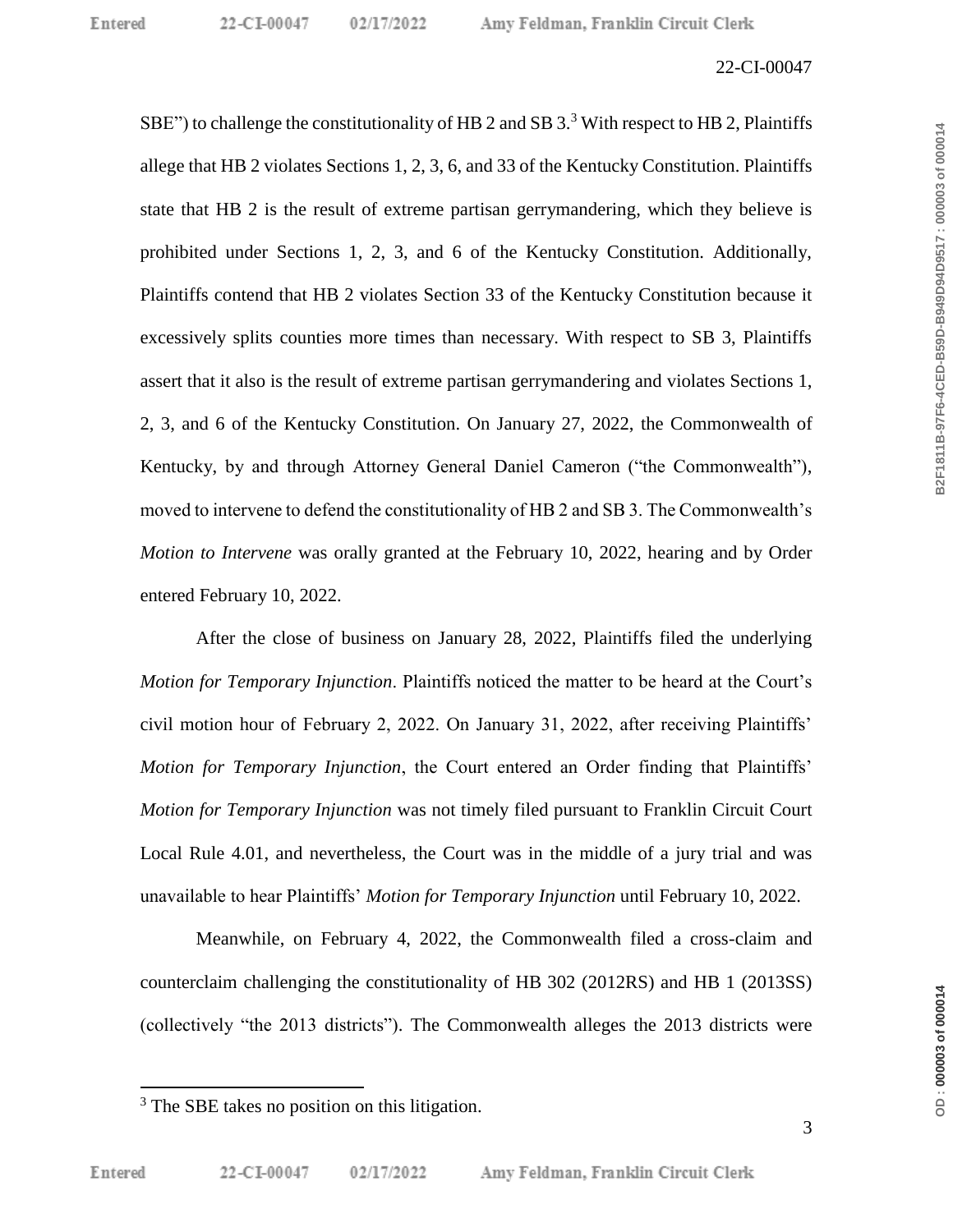enacted based on 2010 Census data and therefore violate Section 33 of the Kentucky Constitution and the Equal Protection Clause of the Fourteenth Amendment to the United States Constitution. The Commonwealth also filed a *Motion for Temporary and Permanent Injunction* on its cross-claim and counterclaim. Additionally, on February 4, 2022, the Commonwealth and Secretary Adams jointly filed a *Motion to Dismiss*.

On February 10, 2022, the parties appeared before the Court and the Court heard oral argument on Plaintiffs' *Motion for Temporary Injunction* and the Commonwealth and Secretary Adams' joint *Motion to Dismiss*. This Order solely addresses Plaintiffs' *Motion for Temporary Injunction* due to the emergency relief requested. By separate Order, the Court will address the Commonwealth and Secretary Adams' *Motion to Dismiss*.

#### **STANDARD OF REVIEW**

Under CR 65.04, the Court may grant a temporary injunction where it is clearly shown that the applicant's rights are being or will be violated by the adverse party and the applicant will suffer immediate and irreparable injury, loss or damage pending a final judgment in the action. Injunctions should only be granted if the applicant can show irreparable injury, if the equities involved are best served by granting the injunction and when the applicant has shown that a substantial question on the merits is presented. The landmark case in Kentucky on injunctive relief is *Maupin v. Stansbury*, 575 S.W.2d 695 (Ky. Ct. App. 1978). In *Bingo Palace v. Lackey*, 310 S.W.3d 215, 216 (Ky. 2009), the Kentucky Supreme Court discussed the standard for granting injunctive relief established by the Kentucky Court of Appeals in *Maupin*:

> In *Maupin*, the Court of Appeals stated: "Because the injunction is an extraordinary remedy, sufficiency of the evidence below must be evaluated in light of both substantive and equitable principles." *Maupin*, 575 S.W.2d at 697. CR 65.04 authorizes the granting of a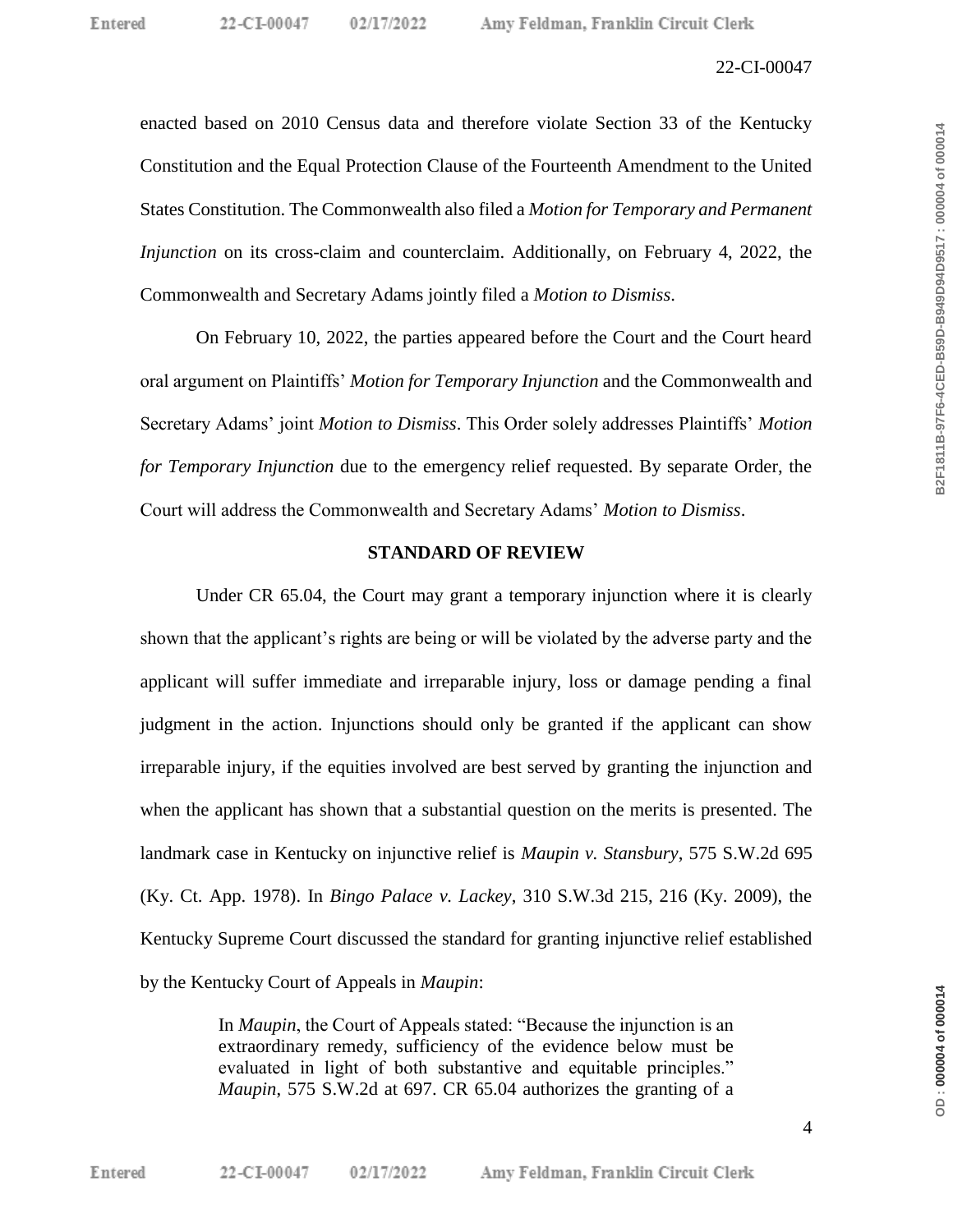temporary injunction (interlocutory relief) if the movant's rights are being violated and the movant will suffer immediate and irreparable injury pending a final judgment, or if waiting would render the final judgment meaningless. According to *Maupin*, "In order to show harm to his rights, a party must first allege possible abrogation of a concrete personal right." *Id*. at 698 (citing *Morrow v. City of Louisville*, 249 S.W.2d 721 (Ky. 1952)). "[D]oubtful cases should await trial of the merits." *Id*. (citing *Oscar Ewing, Inc. v. Melton*, 309 S.W.2d 760 (Ky. 1958)). And further, there must be "a clear showing that these rights will be immediately impaired." *Id*.

Pursuant to the *Maupin* standard, a party is not required to show success on the merits of a claim in order to be entitled to relief under CR 65.04. Rather, the balance-ofthe-hardships test applies: "if the complaint shows a probability of irreparable injury and the equities are in favor of issuance, it is sufficient if the complaint raises a serious question warranting a trial on the merits." *Maupin*, 575 S.W.2d at 699 (internal citations omitted). In weighing the equities, the Court should consider such things as "possible detriment to the public interest, harm to the defendant, and whether the injunction will merely preserve the status quo." *Id*. The overall merits of the case are not to be considered in CR 65.04 motions for temporary injunctive relief. "An injunction will not be granted on the ground merely of an anticipated danger or an apprehension of it, but there must be a reasonable probability that injury will be done if no injunction is granted." *Hamlin v. Durham,* 32 S.W. 2d 413, 414 (Ky. Ct. App. 1930).

Moreover, the rule in Kentucky is well-settled that "the extraordinary remedy of injunction will not be granted for the protection of alleged rights, where the litigant seeking the injunction has an adequate remedy at law." *Heyser v. Brown*, 184 S.W.2d 893, 894 (Ky. 1945) *citing Commercial Credit Co., Inc., v. Martin, etc.*, 122 S.W.2d 135 (Ky. 1938); *Gregory et al. v. Crain*, 163 S.W.2d 289 (Ky. 1942). "[M]ere injuries, however substantial, in terms of money, time and energy necessarily expended in the absence of a stay, are not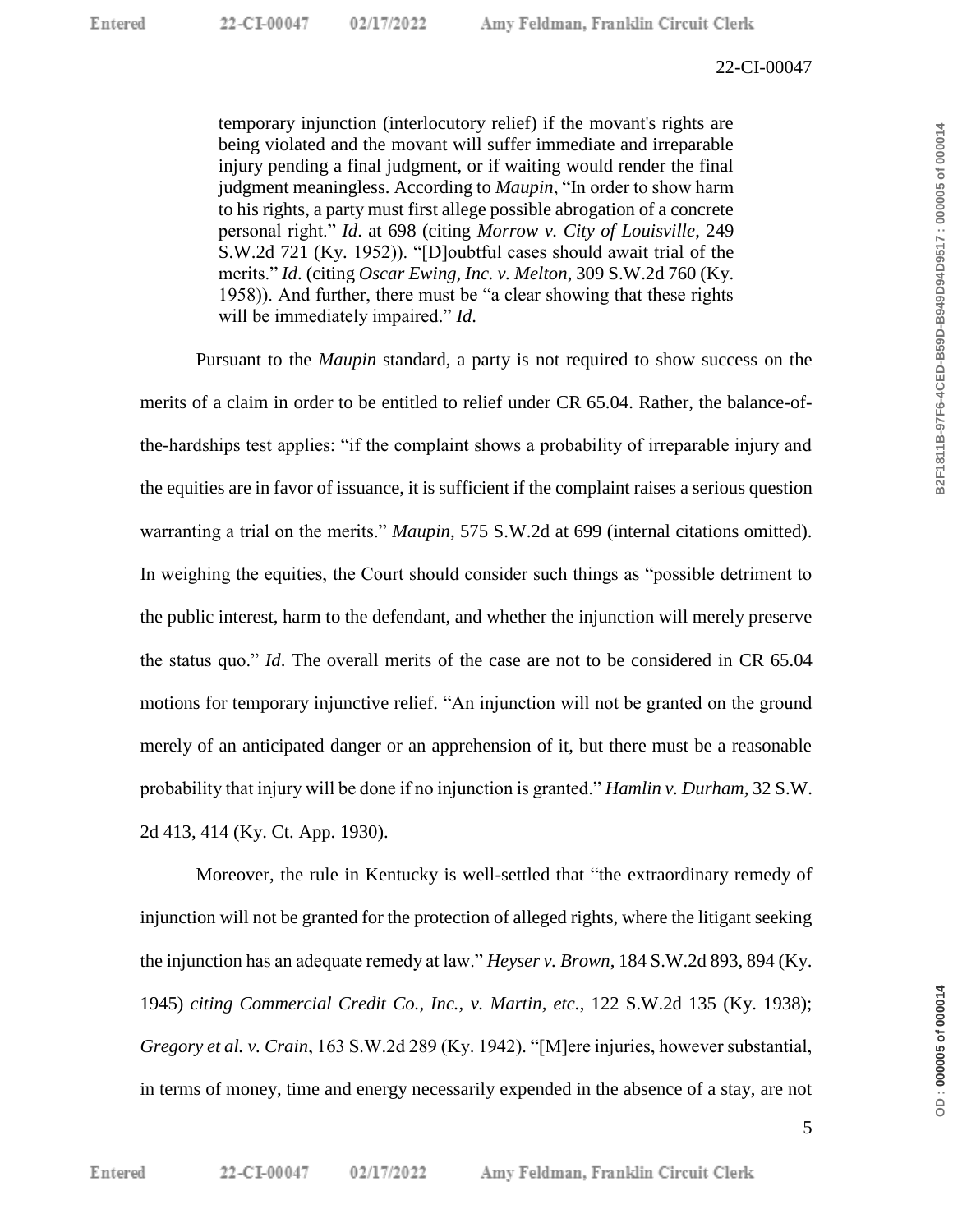enough." *Norsworthy v. Kentucky Bd. of Medical Licensure*, 330 S.W.3d 58, 62 (Ky. 2009) (citing *Sampson v. Murray*, 415 U.S. 61, 90 (1974) (quoting *Virginia Petroleum Jobbers Ass'n v. Federal Power*, 259 F.2d 921, 925 (D.C.Cir. 1958))).

## **ANALYSIS**

The purpose of a temporary injunction is to preserve the status quo for a party that presents a substantial question as to the merits and will likely suffer immediate and irreparable harm absent court intervention. Accordingly, before the Court can grant injunctive relief, Plaintiffs must satisfy all three (3) requirements of the *Maupin* standard. In this action, Plaintiffs seek injunctive relief to preclude the 2022 election cycle from being conducted under the districts enacted by HB 2 and SB 3. Plaintiffs ask the Court to create a new filing deadline and order the 2022 election cycle to be run under the 2013 districts or order "new, constitutional" districts be adopted by the General Assembly.

## **I. The equities do not favor awarding a temporary injunction.**

"[A] temporary injunction is designed to merely hold the status quo until the merits can be decided." *Curry v. Farmers Livestock Market*, 343 SW.2d 134, 135 (Ky. 1961). Although not an exclusive list, *Maupin* instructs the Court to balance the various equities involved such as "possible detriment to the public interest, harm to the defendant, and whether the injunction will merely preserve the status quo." 575 S.W.2d at 699. In balancing the equities, the Court is mindful that the General Assembly enacted the challenged legislation in accordance with its Section 33 constitutional duty and to preserve the federal "one-person, one-vote" principle. *Envenwel v. Abbott*, 578 U.S. 54, 59 (2016) (citing *Kirkpatrick v. Preisler*, 394 U.S. 526, 530-31 (1969)).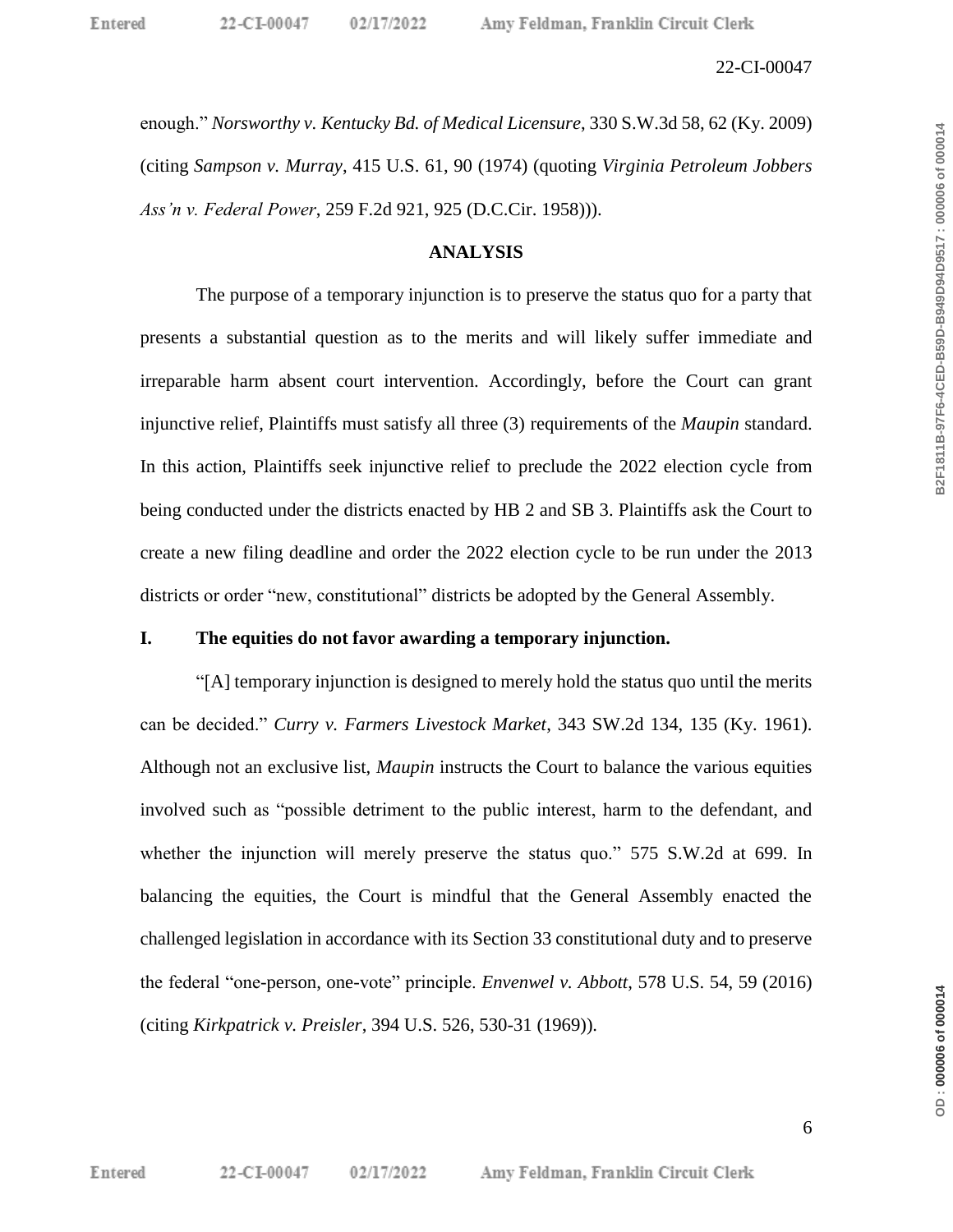Plaintiffs argue that injunctive relief will maintain the status quo and assert that the status quo is the 2013 districts. Plaintiffs generally express concern that injunctive relief is necessary to protect the public interest and assert that the public has a strong interest in preserving county integrity and curbing extreme partisan gerrymandering. Plaintiffs contend that absent injunctive relief, Kentucky Democrats will essentially be disenfranchised as their votes will be diluted by the districts enacted by HB 2 and SB 3. Plaintiffs reason that Secretary Adams and the SBE will not be harmed by injunctive relief as they are only responsible for administering Kentucky's elections.

02/17/2022

The Commonwealth and Secretary Adams reason that it is not equitable or in the public interest to award Plaintiffs untimely injunctive relief that will upend the status quo. The Commonwealth and Secretary Adams assert that the status quo is proceeding with the 2022 election cycle under the districts enacted by HB 2 and SB 3 because Plaintiffs failed to seek injunctive relief prior to the expiration of the January 25, 2022, filing deadline. As a result, eligible candidates timely filed for office based on the districts created by HB 2 and SB 3. Further, the Commonwealth and Secretary Adams offer that the "election machinery" is well underway as county clerks and Secretary Adams have begun or completed their required actions by law. Accordingly, the Commonwealth and Secretary Adams argue that undoing this progress would result in considerable burden on state and local election officials.

The Commonwealth and Secretary Adams also focus on the untimeliness of Plaintiffs' *Motion for Temporary Injunction* and note that despite filing this action on January 20, 2022, the same day the General Assembly overrode Governor Beashear's vetoes, Plaintiffs waited well over a week to seek injunctive relief, specifically three (3)

DD:00007 of 000014

**OD : 000007 of 000014 B2F1811B-97F6-4CED-B59D-B949D94D9517 : 000007 of 000014**

B2F1811B-97F6-4CED-B59D-B949D94D9517:000007 of 000014

7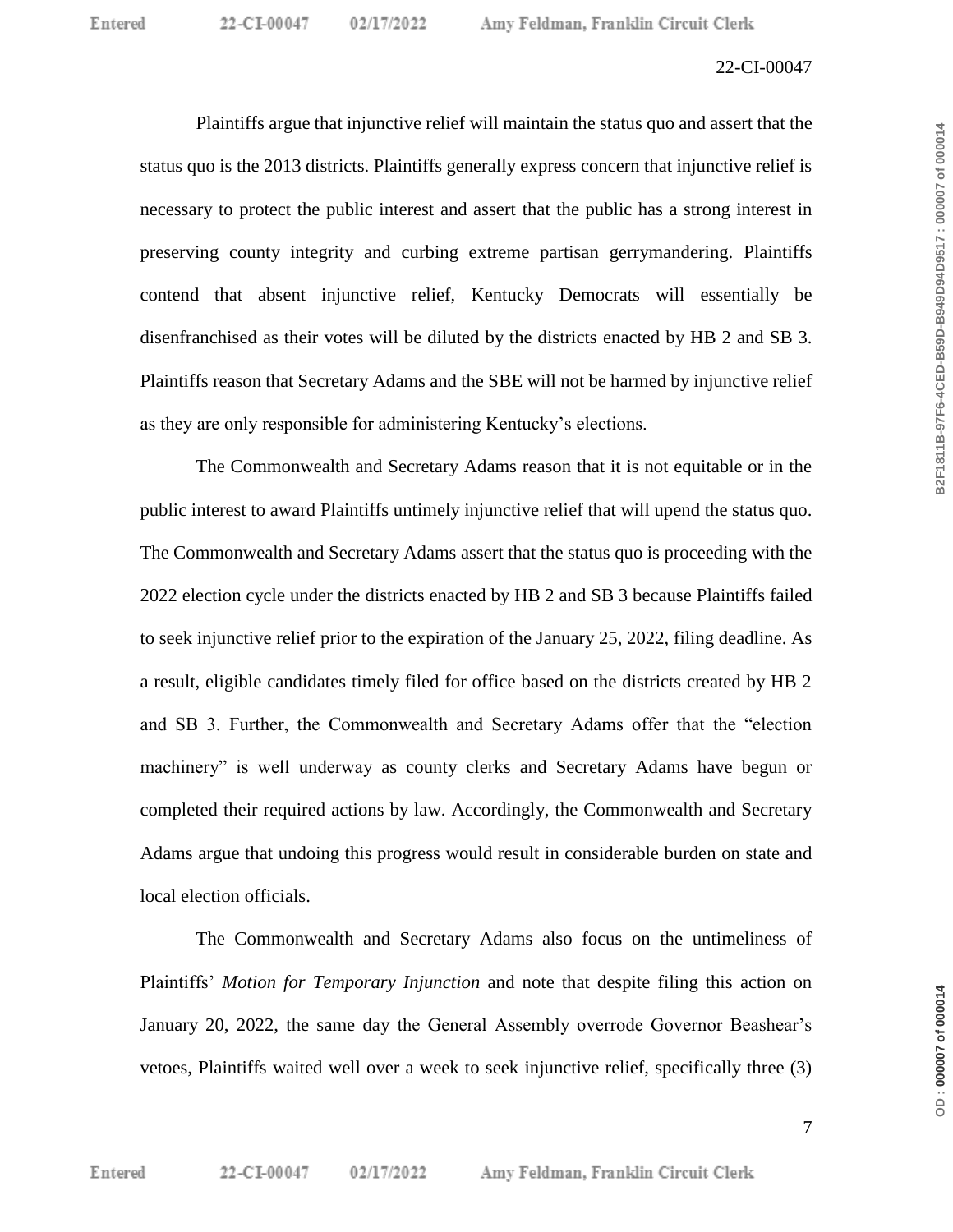days after the expiration of the filing deadline. Finally, the Commonwealth and Secretary Adams claim that it is not equitable and against public interest to proceed with the 2022 election cycle under the 2013 districts as the Commonwealth has filed a cross-claim and counterclaim, and sought injunctive relief on said claim, asserting that that 2013 districts are unconstitutional.

## **i. The status quo is the districts created by HB 2 and SB 3.**

First, Plaintiffs cannot demonstrate that injunctive relief will merely preserve the status quo because the status quo is the districts created by HB 2 and SB 3. Accordingly, granting injunctive relief *will upend* the status quo. In this Order, the Court is in no way assessing the validity of Plaintiffs' claims, and Plaintiffs may ultimately prevail on the merits, but there was a time to seek injunctive relief, and that was *before* the expiration of the filing deadline on January 25, 2022, at 4:00 p.m. At the February 10, 2022, hearing, the Court stated that upon the filing of this action, the Court immediately cleared its schedule through January 25, 2022, fully expecting Plaintiffs to seek a restraining order to pause the filing deadline. Challenges are always made whenever district maps are redrawn. In fact, the last two (2) challenges both originated in this Court. On January 29, 2002, at 3:55 p.m., a mere five (5) minutes before the expiration of the filing deadline, the Court's predecessor, Judge William L. Graham, entered a restraining order halting the filing deadline. *Bickel v. Kentucky State Board of Elections*, 01-CI-01700, Restraining Order (Franklin Cir. Ct. Jan. 29, 2002). Similarly, on January 30, 2012, eight days before the February 7, 2012, filing deadline, Division I of this Court entered a restraining order enjoining the filing deadline. *Fischer v. Grimes*, Restraining Order, 12-CI-00109 (Franklin Cir. Ct. Jan. 30, 2012). In 2002 and 2012, the purpose of restraining the filing deadlines was to permit evidentiary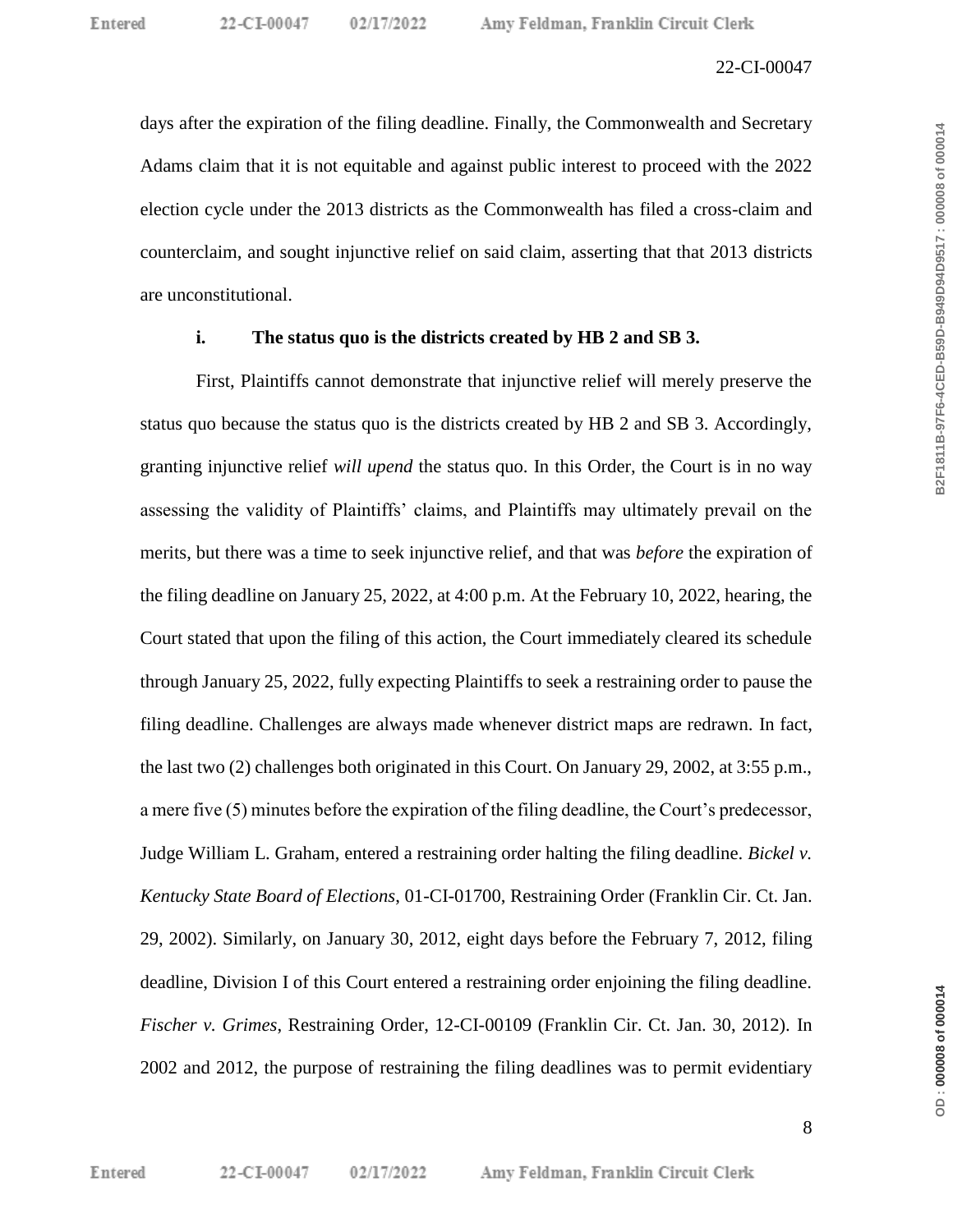hearings for injunctive relief based on the movants' challenges to the constitutionality of the new districts before the filing deadlines expired.

Notably, Plaintiffs cannot point to one instance in which a court has granted injunctive relief to reopen a filing deadline, or create a new filing deadline, and order candidates to refile based on outdated districts or districts not yet in existence. Nor can Plaintiffs cite to any authority that grants the Court such power. The General Assembly fixes filing deadlines for Kentucky elections. The Court respects Kentucky's strong separation of powers and will not usurp the role of the General Assembly and legislate from the bench. Kentucky's long history of "map challenges" provide that the judiciary may enjoin the filing deadline, but never has the judiciary taken the step to re-open or create a new filing deadline after certification. This is because doing so is not within the purview of the judiciary and nonetheless would cause utter chaos. The Court understands its role as a co-equal branch of Kentucky's government but the Court refuses to serve as the ringmaster of a three-ring circus by creating a new filing deadline and throwing the 2022 election cycle into turmoil.

The reality is Plaintiffs' failure to timely enjoin the filing deadline has made the status quo the districts enacted by HB 2 and SB 3. Plaintiffs are asking the Court to undo the status quo and revert to districts that have been repealed. In fact, Plaintiffs' delay in seeking injunctive relief has afforded the Commonwealth the opportunity to file a crossand counterclaim with respect to the constitutionality of the 2013 districts. Although the constitutionality of the 2013 districts is not presently before the Court, if the Court was to grant Plaintiffs' requested relief and revert to the 2013 districts, the Court anticipates that the Commonwealth would swiftly seek injunctive relief to restrain the use of the 2013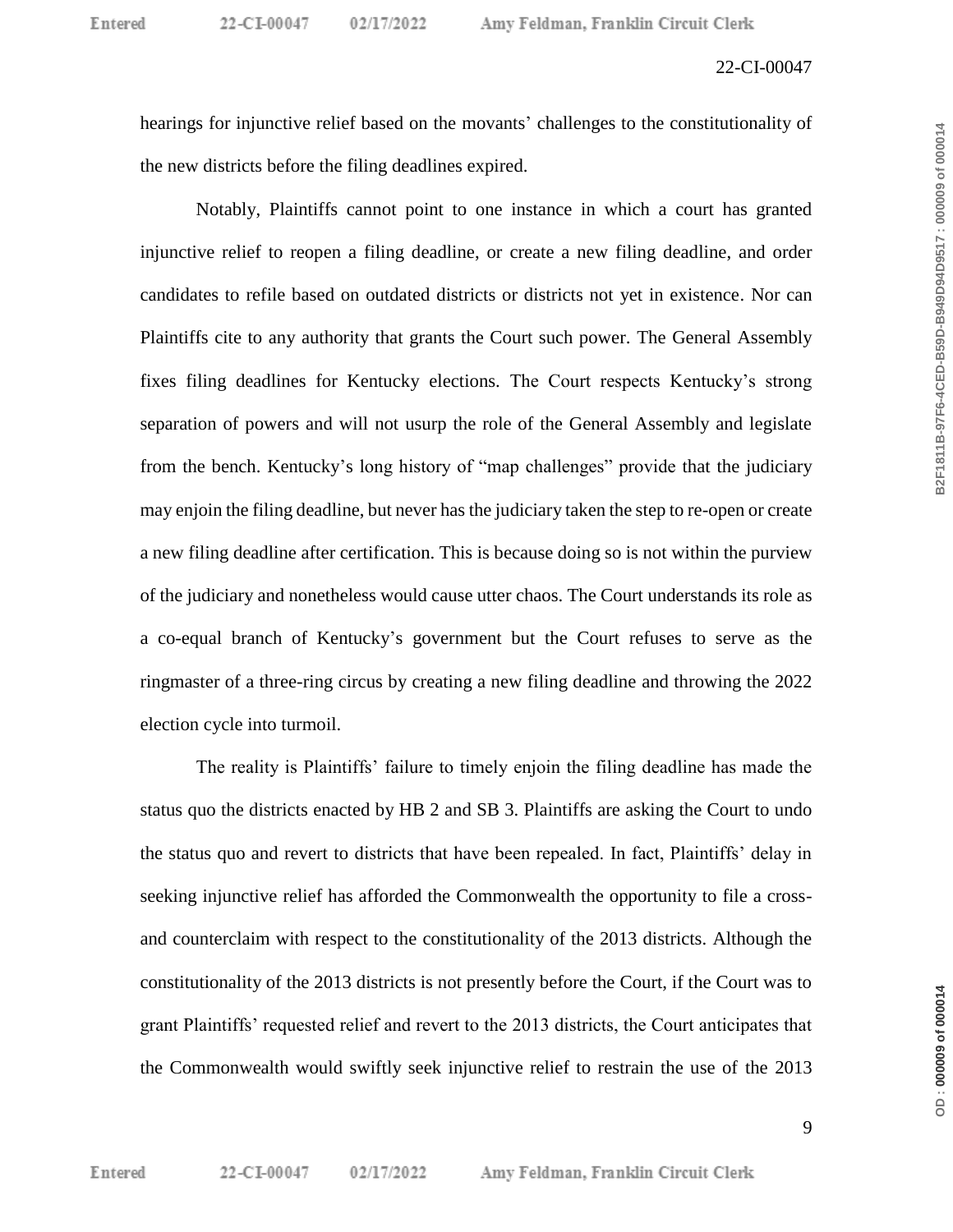districts as being unconstitutional under Section 33 of the Kentucky Constitution and the Equal Protection Clause of the Fourteenth Amendment to the United States Constitution. This would result in complete disorder and leave the 2022 election cycle in a state of despair. Candidates would not have districts to file for and Kentucky citizens would be left without representatives to vote for and be represented by. Additionally, the Court cannot order the General Assembly to draw new districts absent a finding on the merits that HB 2 and SB 3 are unconstitutional *and* that the 2013 districts are unconstitutional. The purpose of injunctive relief is to preserve the status quo and not to decide the merits of a case. Thus, any suggestion that the Court order the General Assembly to draw new districts is improper.

In hindsight, Plaintiffs should have sought a restraining order prior to January 25, 2022, at 4:00 p.m., and asked the Court to halt the filing deadline and expedite a hearing either on Plaintiffs' *Motion for Temporary Injunction* or on the merits of Plaintiffs' claims. Instead, Plaintiffs failed to timely act and waited to seek a temporary injunction until three (3) days after the filing deadline had passed and candidates had filed based on the districts enacted by HB 2 and SB 3. Accordingly, injunctive relief would not maintain the status quo.

## **ii. A temporary injunction will unjustly harm Secretary Adams and election officials.**

As a result of Plaintiffs' failure to timely seek injunctive relief, eligible candidates have filed for office based on the districts enacted by HB 2 and SB 3. Since the expiration of the filing deadline, Secretary Adams and election officials have committed substantial time and efforts to meet their obligations for the 2022 election cycle as required by law. For example, they have handled all necessary paperwork, have conducted the lottery to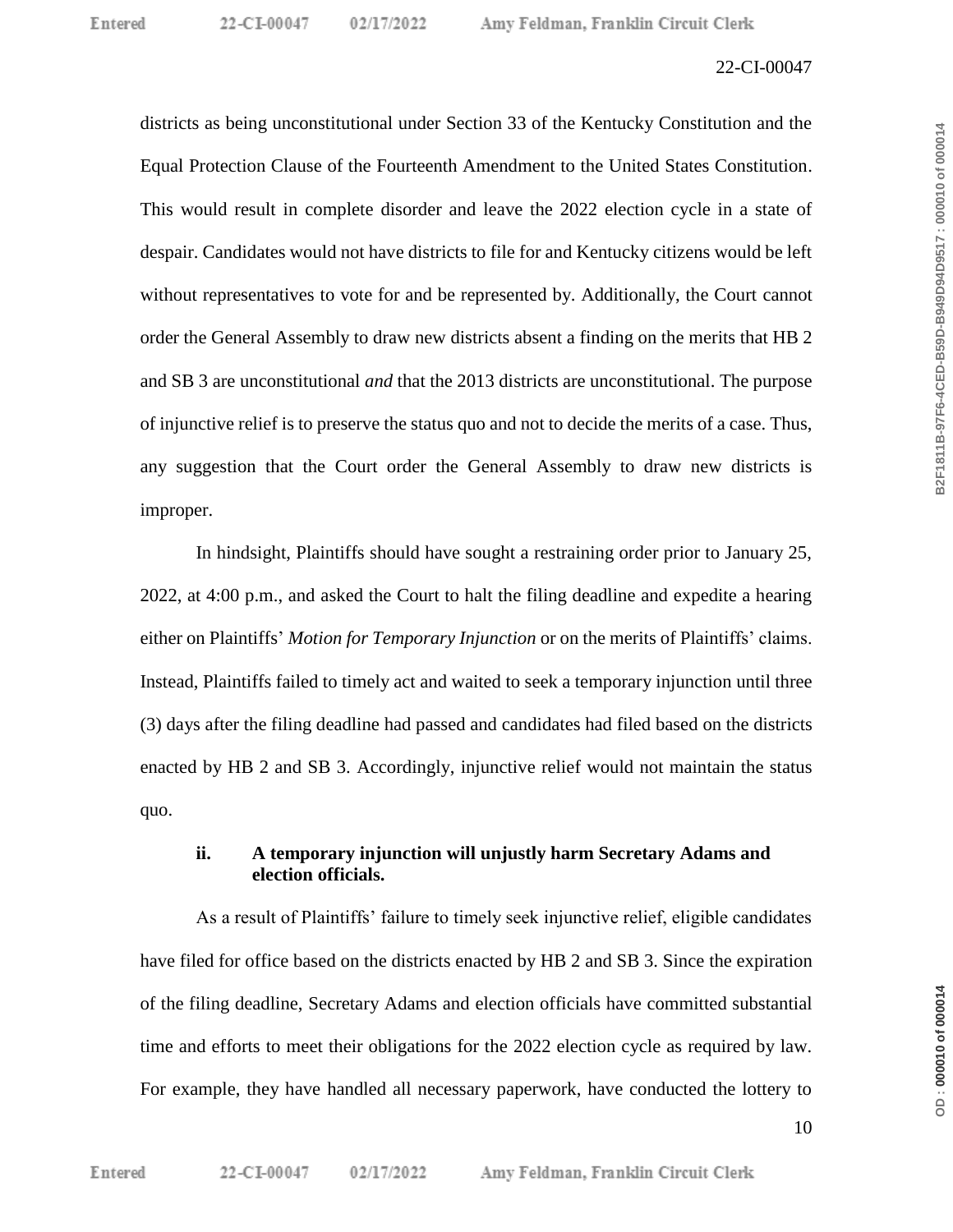draw for ballot positions, have certified candidates, and are prepared to deliver ballots to the company that prints paper election ballots on or before the February 23, 2022, deadline. Thus, as the election machinery is well underway, enjoining HB 2 and SB 3 would undoubtedly cause harm to Secretary Adams and election officials and would throw the election process into disarray.

02/17/2022

## **iii. It is not in the public interest to grant a temporary injunction.**

In addition to the reasons stated above, public interest does not favor awarding injunctive relief. The public has a genuine interest in fairly and efficiently electing state and congressional representatives and granting injunctive relief would cause grave harm to said ability. Through this *Motion for Temporary Injunction*, Plaintiffs ask the Court to enjoin HB 2 and SB 3 and either revert to the 2013 districts or order the General Assembly to craft "new, constitutional" districts. However, "[t]he fact that a statute is enacted 'constitutes [the legislature's] implied finding' that the public will be harmed if the statute is not enforced." *Cameron v. Beshear*, 628 S.W.3d 61, 78 (Ky. 2021) (quoting *Boone Creek Props., LLC v. Lexington-Fayette Urban Cnty. Bd. of Adjustment*, 442 S.W.3d 36, 40 (Ky. 2014)). Pursuant to its constitutional duty, the General Assembly has a responsibility to enact new districts every ten (10) years to apportion representation based on population shifts. The Court must further note that candidates and the public have relied on the newly enacted districts. Candidates have filed for office based on HB 2 and SB 3 and are actively campaigning as this Order is crafted. Accordingly, public interest favors implementation of HB 2 and SB 3 pending an adjudication of the constitutionality.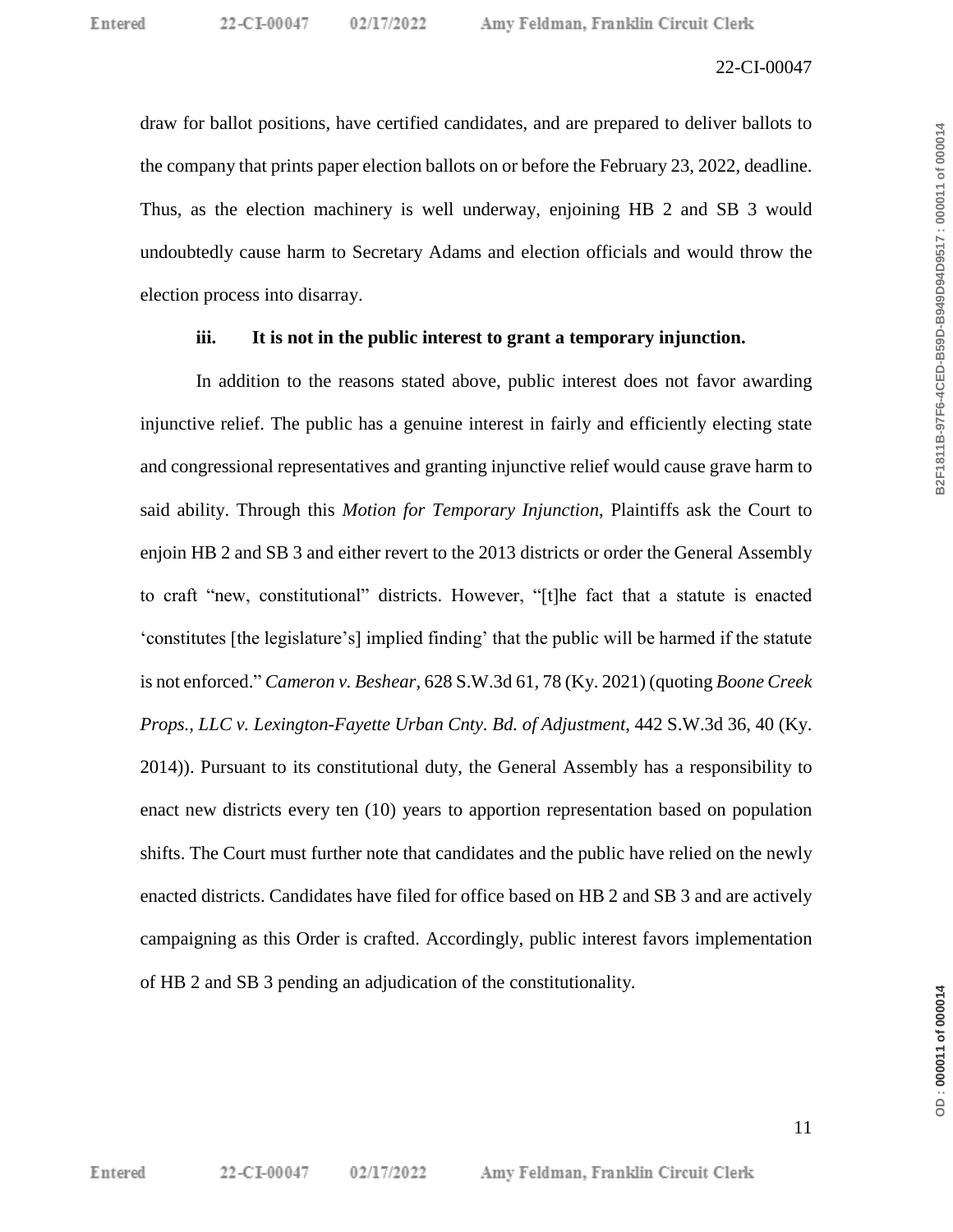# **II. It is irrelevant whether Plaintiffs present a substantial question as to the merits or whether they will suffer an irreparable injury absent injunctive relief.**

The *Maupin* standard requires, as a prerequisite to injunctive relief, for Plaintiffs to present a substantial question as to the merits, demonstrate a probability of immediate and irreparable injury, and to persuade the Court that the equities balance in favor of issuance. 575 S.W.2d at 699. Failure to satisfy a single one of these requirements precludes the Court's ability to issue injunctive relief. The late filing of Plaintiffs' *Motion for Temporary Injunction* has necessarily placed balancing the equities at the forefront of the Court's consideration of this *Motion for Temporary Injunction*. Consequently, in failing to satisfy this critical element of the *Maupin* standard, the Court does not need to consider whether Plaintiffs present a substantial question as to the merits or whether Plaintiffs have made a showing of a likely irreparable injury.<sup>4</sup>

## **CONCLUSION**

A temporary injunction is an extraordinary remedy that may only be awarded upon a finding that the moving party presents a substantial question as to the merits, the injunction will not be inequitable, and the movants will be immediately and irreparable injured absent injunctive relief. *Id*. In this case, awarding injunctive relief would disrupt the status quo, would unduly harm Secretary Adams and other election officials, and would disserve the public. HB 2 and SB 3 became the status quo on January 25, 2022, at 4:00 p.m. as the result of Plaintiffs' failure to timely seek injunctive relief. Nevertheless, the election machinery is well underway and issuing injunctive relief would unduly harm

DD:000012 of 000014

 $\overline{a}$ 

<sup>&</sup>lt;sup>4</sup> Although an assessment of the merits is currently unwarranted, the Court does note that *Jensen v. Kentucky State Board of Elections*, 959 S.W.2d 771 (Ky. 1997) appears instructive as to the merits of Plaintiffs' Section 33 claim.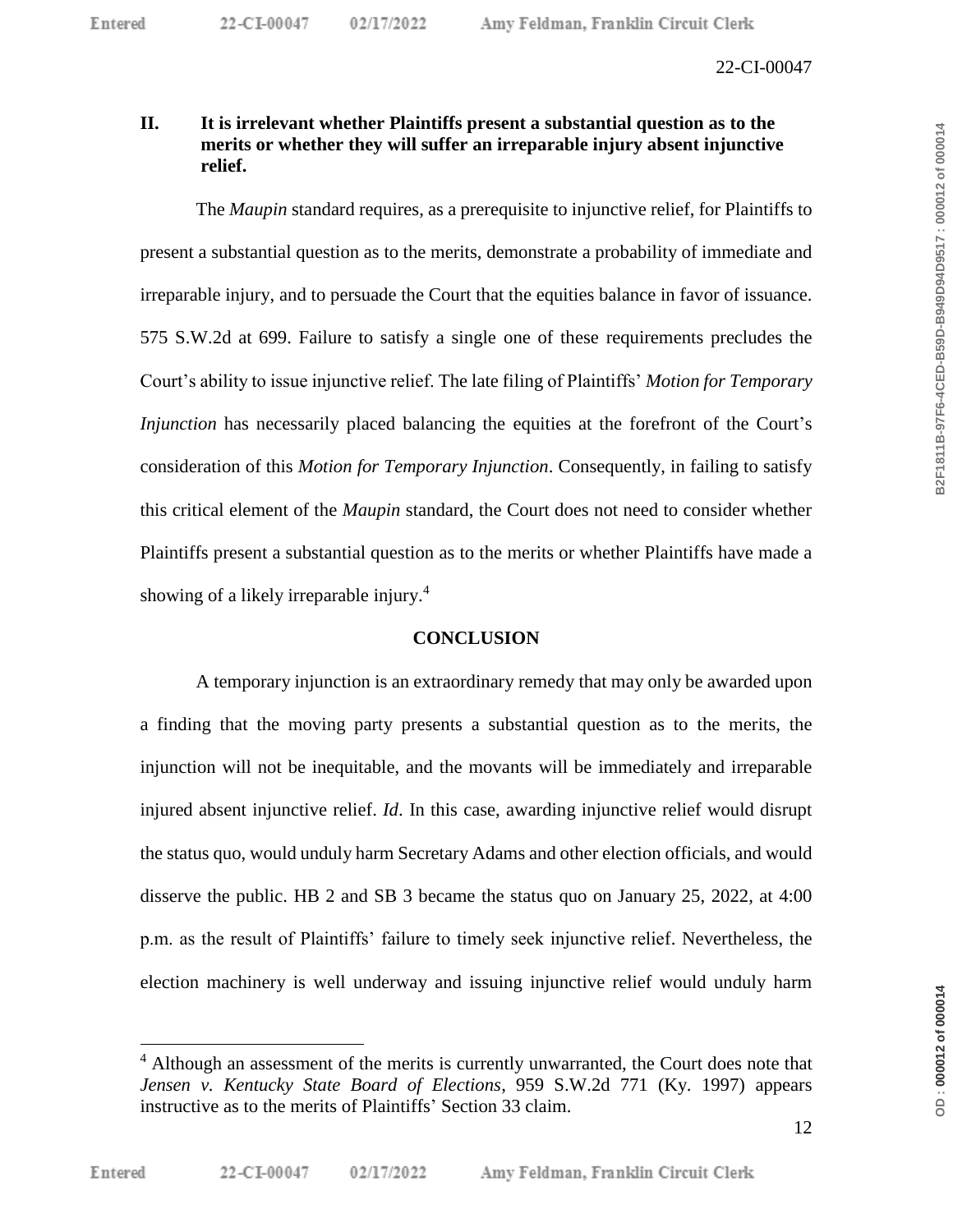Secretary Adams and other election officials who have diligently worked to meet their obligations for the 2022 election cycle. Finally, public interest demands that the Court deny injunctive relief as injunctive relief would interfere with the enactment of HB 2 and SB 3, which deserve an implied finding that the public will be harmed absent enactment of the legislation. Therefore, the equities do not support issuance of extraordinary injunctive relief.

**WHEREFORE**, Plaintiffs' *Motion for Temporary Injunction* is **DENIED**.

This Order is appealable pursuant to CR 65.

**SO ORDERED**, this 17<sup>th</sup> day of February, 2022.



Hon. Thomas Dawson Wingate /s/ HON. THOMAS DAWSON WINGATE **\_\_\_\_\_\_\_\_\_\_\_\_\_\_\_\_\_\_\_\_\_\_\_\_\_\_\_\_\_\_\_\_\_\_\_**

**THOMAS D. WINGATE Judge, Franklin Circuit Court**